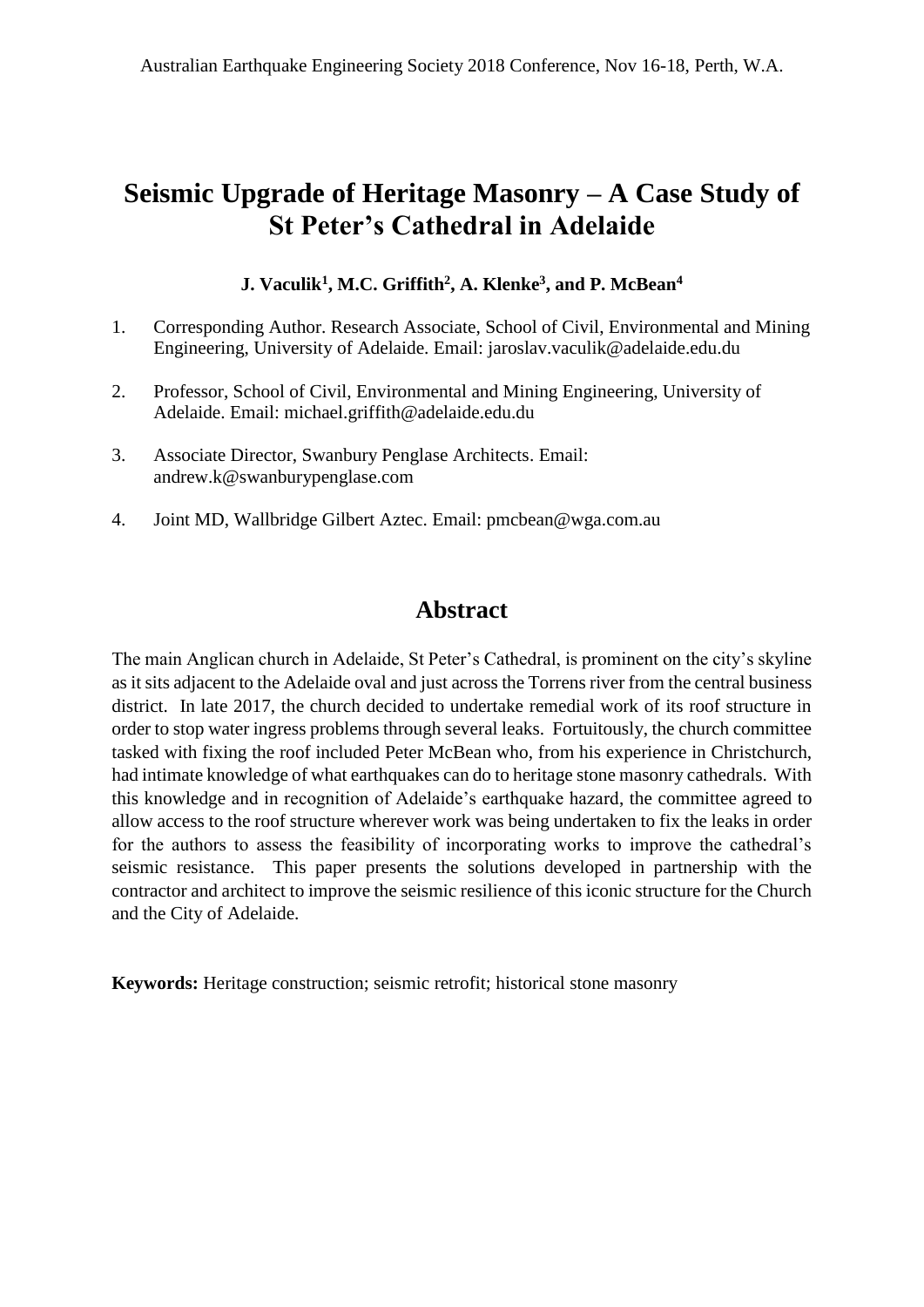## **INTRODUCTION**

St Peter's Cathedral (Figure 1) is the main Anglican cathedral in South Australia and one of the most significant architectural landmarks among Adelaide's built heritage. The cathedral was built in multiple stages as shown in Figures 2 and 3. Its construction began over 1868-76 with the construction of the sanctuary, choir and transepts, followed by the second phase over 1890-95 which incorporated the extension of the nave and construction of the main entrance at the south-east end (refer Figure 2). The final phase, over 1901-05, involved construction of the two bell towers above the main entrance and the Lady Chapel extension at the north-west end. The walls of the original portion were built of bluestone (a locally used umbrella term in South Australia for a dark, hard stone related to shale, schist and gneiss; Young, 1993) faced externally by high quality quartzite (Tea Tree Gully sandstone), while the bluestone was replaced with clay brickwork in the later additions.



Figure 1: St Peter's Cathedral as it stands in the present day (south-east elevation).

Recent water ingress through the slate roof in several locations was causing sufficient water damage to the interior that a church committee was formed to direct/oversee the repairs to the roof together with the ongoing conservation of the Cathedral. Luckily, Mr Peter McBean was one of the committee members and with his emergency search and rescue experience in Christchurch New Zealand after the February 2011 earthquake he was able to see the project scope extended to include, where practical, seismic performance improvements. This was seen as an issue of importance given that Adelaide has the highest earthquake hazard of any of the capital cities in Australia and simple calculations indicate that any masonry element at the top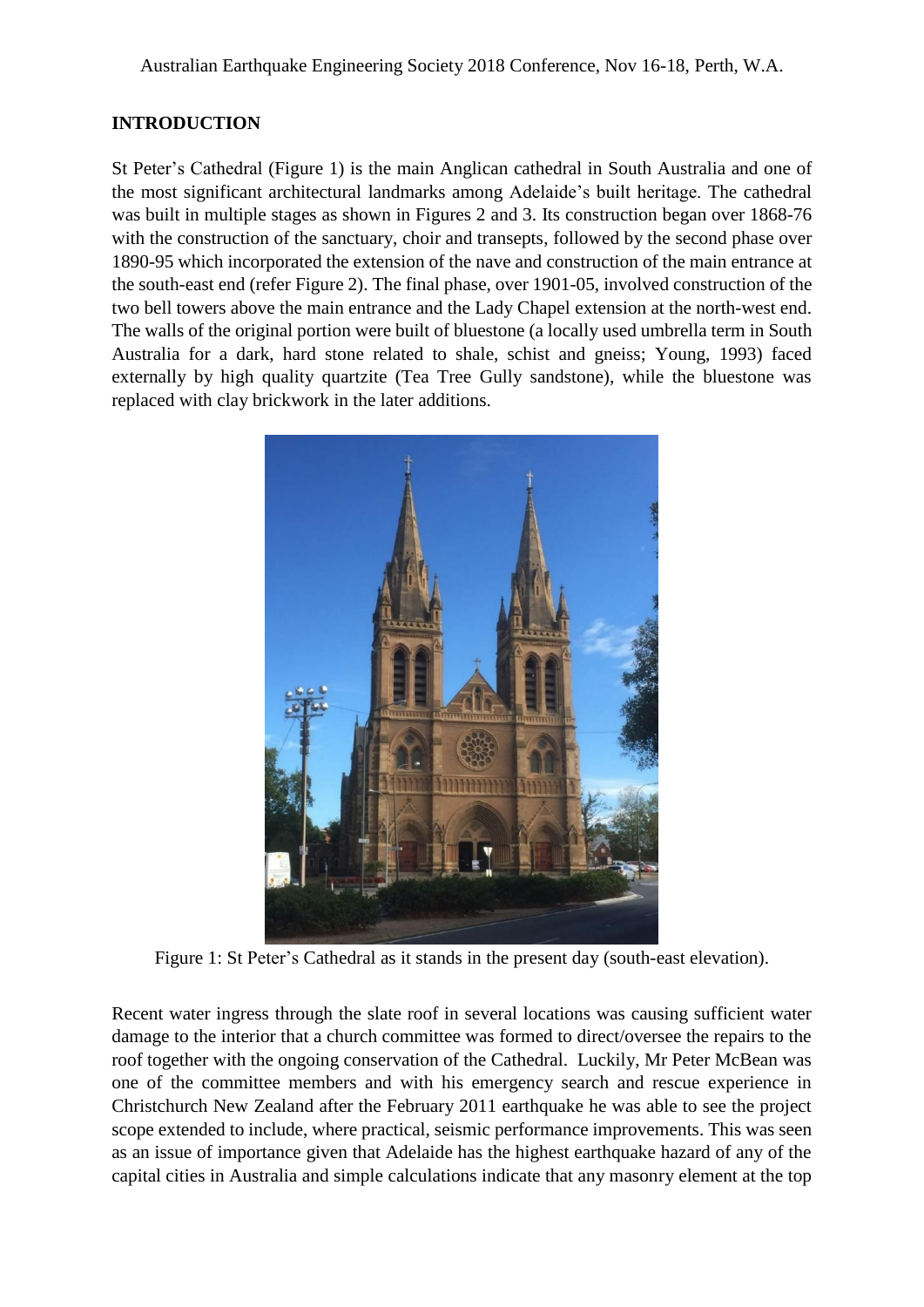#### Australian Earthquake Engineering Society 2018 Conference, Nov 16-18, Perth, W.A.

of the church with a height-to-thickness slenderness ratio greater than three will be prone to out-of-plane rocking/bending failure. Hence, given the difficulty and expense involved associated with accessing the high level areas, the philosophy adopted by the project team was to improve the seismic resilience of the cathedral wherever and whenever access was made possible by the roof repair project and where relatively straightforward and inexpensive solutions were viable. This paper describes some of this work to date.



Figure 2: Staged construction of St Peter's Cathedral, including: (a) the original 1868-1876 build with gantry in place to begin extension of the nave (circa 1894); (b) front entrance before construction of the bell towers (circa 1900). Photos provided by State Library of South Australia (photographs SRG 94/A1/26/3 and SRG 94/A1/26/7).

#### **SEISMIC VULERABILITIES**

The main seismic vulnerabilities of most unreinforced masonry buildings are associated with out-of-plane loaded walls (Moon et al, 2014; Penna et al, 2014) and free-standing toppling hazards and St Peter's Cathedral is no exception. Preliminary assessment of the cathedral identified the main seismic vulnerabilities to be those indicated in Figure 3, that is, the gable end walls, the two front entrance belltowers, the relatively tall and long spans of the nave walls, the free-standing ornaments and spires on the roof of the Lady Chapel, and the lantern tower due to its tall height and large proportion of window perforations. Parapets at the top of the nave walls are relatively stocky and therefore not considered to pose a major threat by comparison to the other items.

As noted earlier, access to the structure was dictated by the roof repair work being conducted to stop water ingress. Hence, to date, the seismic strengthening work has only focussed on items to which access was available as a consequence of the other works. This includes stabilisation of two of the gable end walls adjacent to the lantern on the south-west face of the cathedral and stiffening of the Lady Chapel roof structure to improve horizontal diaphragm action for improved out-of-plane stability of the side walls (refer Figure 3). These are discussed in more detail below.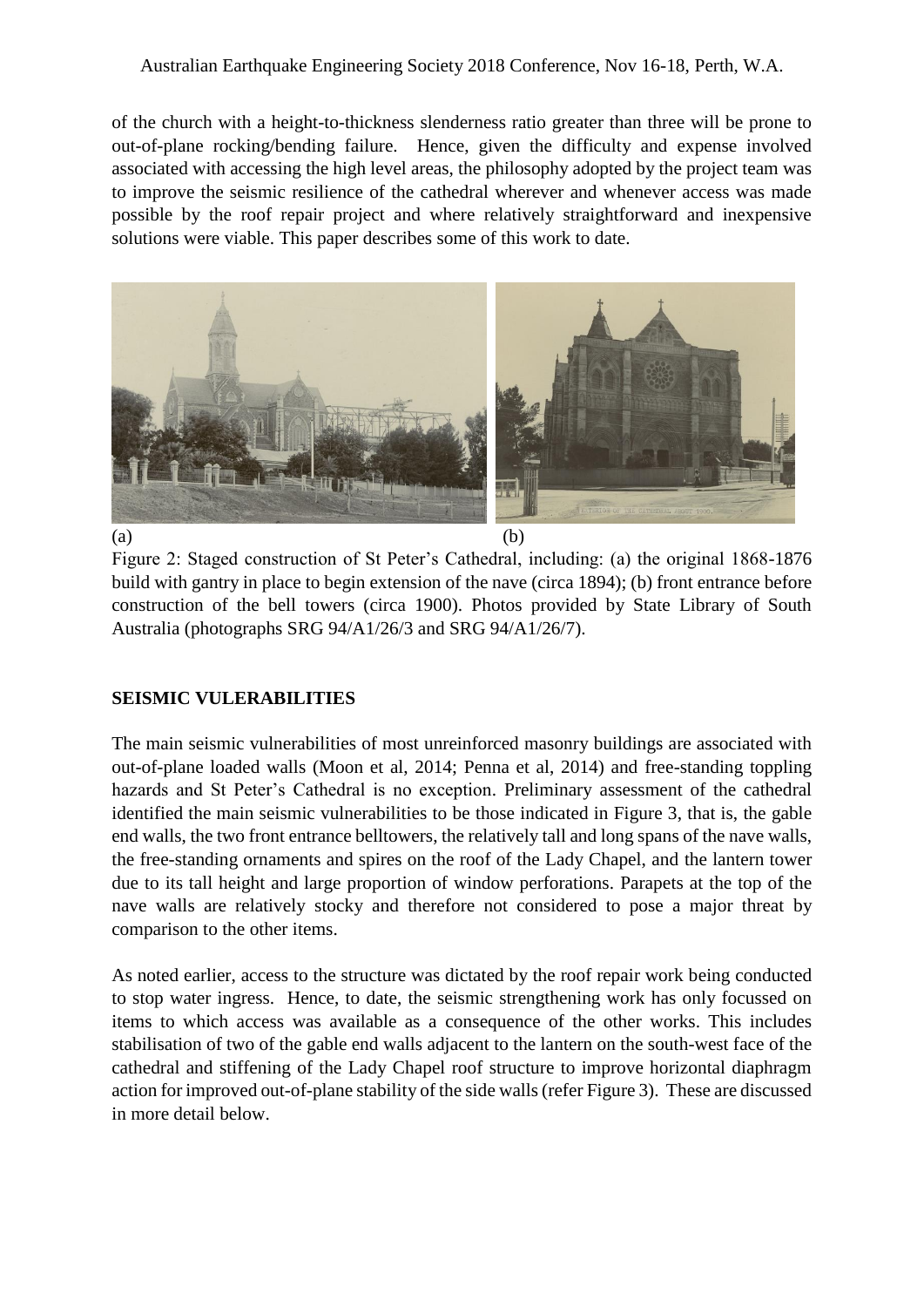

Figure 3: Plan and longitudinal elevation of St Peter's Cathedral

#### **GABLE END WALL STRENGTHENING**

The two gable end walls strengthened thus far are located on the south-west face of the cathedral adjacent to the lantern (one at the upper and one at the lower level) as shown in Figure 4. The walls each contain a rose glass window above which approximately 2m of vertical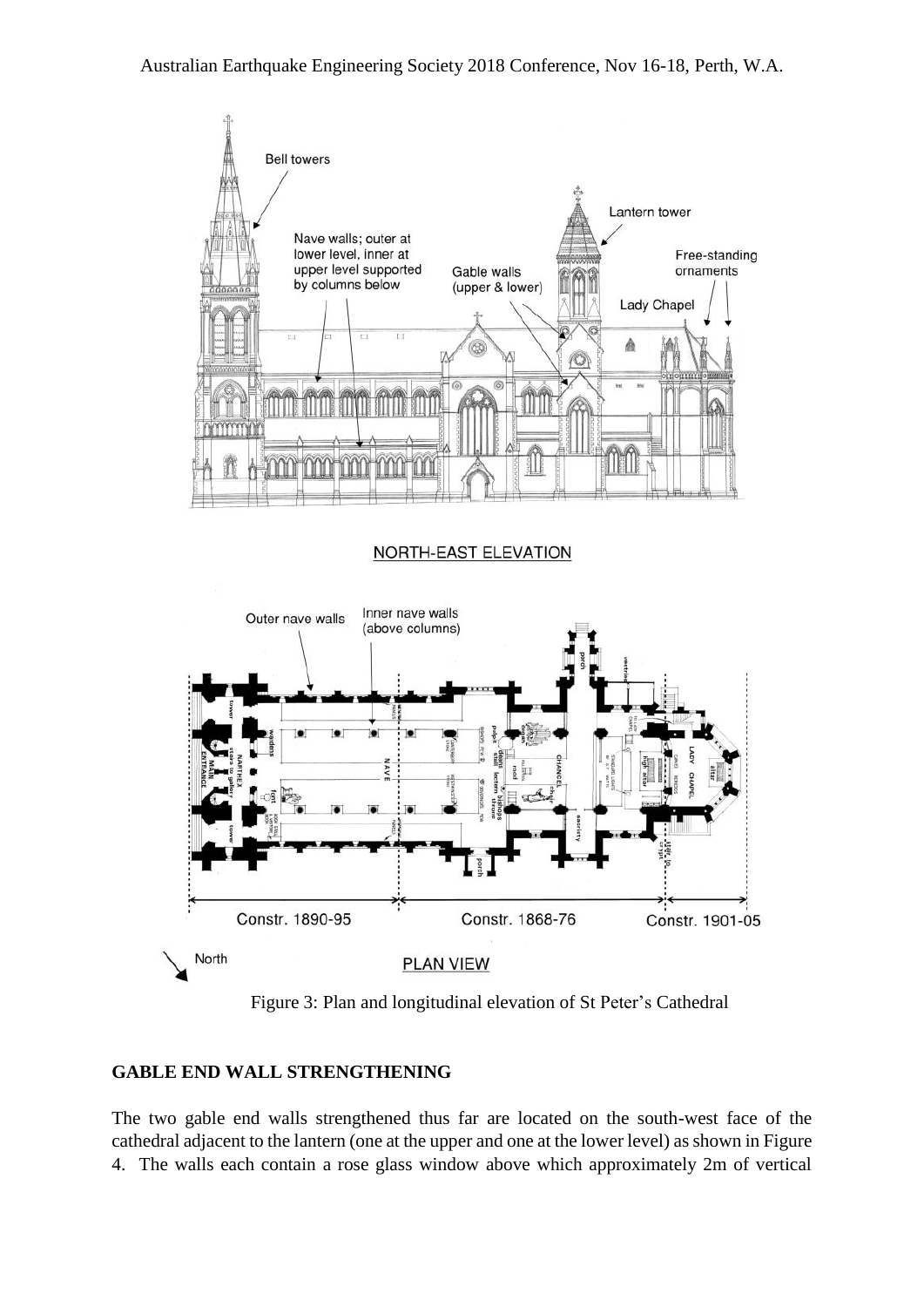spanning gable wall was situated. Each gable wall has a width of about 6m at the eave level and 3m at the ceiling level (above which the strengthening was implemented), height of 3.5 m above the eave level, and thickness of nearly 1 metre. Given this height-to-thickness ratio, each wall should be capable of resisting a peak ground acceleration of approx. 0.1g (assumes height amplification factor of 3). Nonetheless, while the walls are relatively stout they were poorly connected along their edges back to the roof structure. The retrofit/strengthening object was therefore aimed at improving the connection of the gable wall to the pitched roof structure so that any out-of-plane movement of the gable wall would engage the full stabilising force provided by the roof structure. Figures 5 and 6 show the triangular backing woodwork that was tied to the gable wall with long adhesively anchored bolts. These bolts served the dual purpose of anchoring the timber frame to the gable whilst also ensuring that the inner bluestone and outer sandstone masonry layers of the gable were adequately pinned together. The backing timber frame was then connected to the gable roof structure with diagonal bracing to engage the full roof structure. Timber was chosen as the preferred material owing to its ease of procurement and installation. This resulted in a solution that was able to improve the out-ofplane resistance of the gable wall without being visible from the outside. This approach was used for both gable walls that have been strengthened to date.



Gable wall at upper level

Figure 4: Gable end walls adjacent to the lantern, shown on north-west side.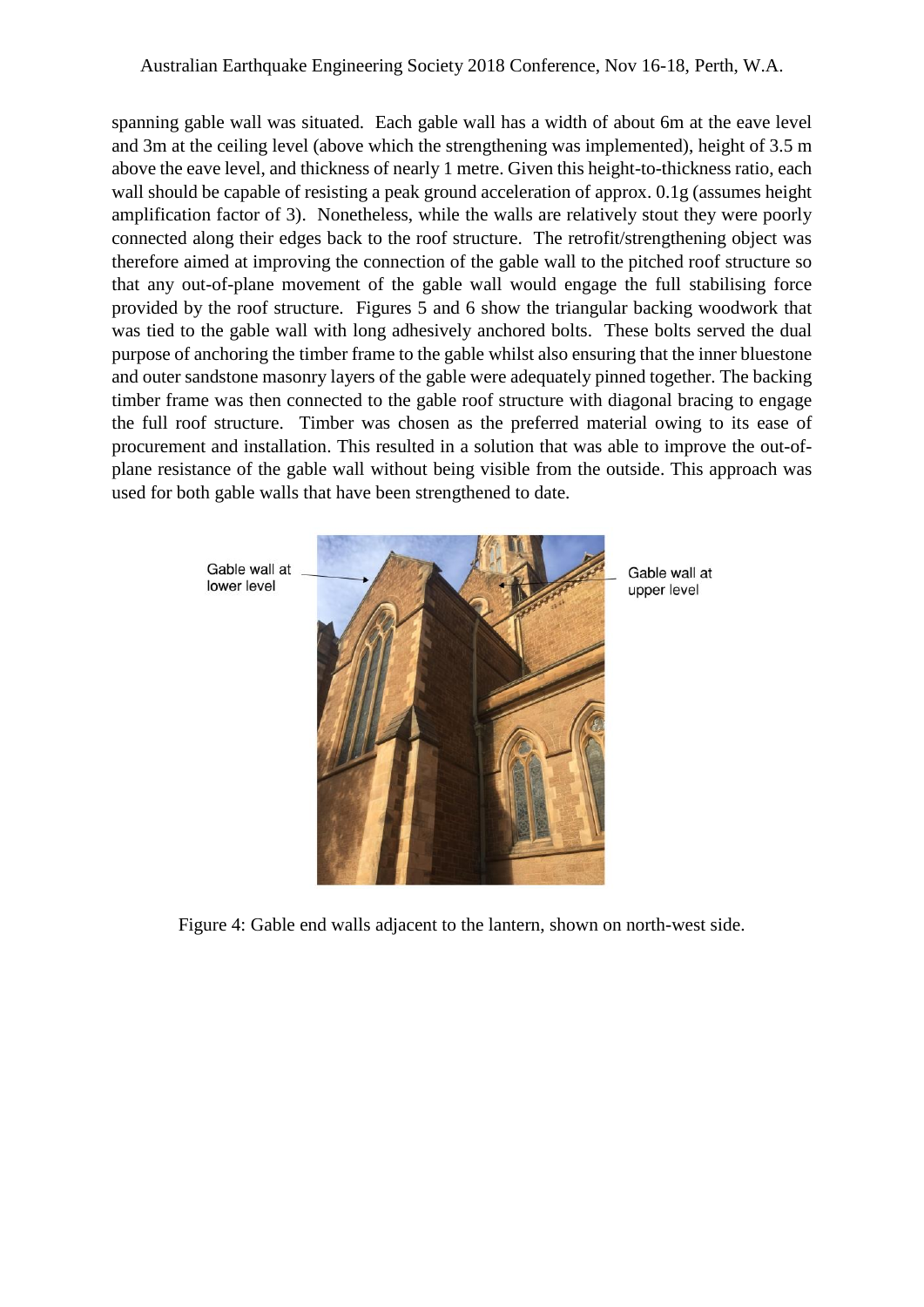

**VIEW A-A** 

LOGITUDINAL SECTION





Figure 6: Internal view of gable wall strengthening. (Image courtesy of Chris Oaten, Insight Visuals)

#### **LADY CHAPEL ROOF STRUCTURE**

The Lady Chapel is located at the north-west end of the cathedral as shown in Figure 3. The main object of this strengthening work was to increase the horizontal diaphragm stiffness of the roof structure at this location in order to reduce the potential for large out-of-plane deflections in the longitudinal external side walls by engaging the stiffness of the transverse internal and external cross-walls. The work was complicated due to the vaulted ceiling of the Lady Chapel (refer transverse section in Figure 7) which meant that it was not possible to provide the ideal stiffening solution which would have been to fully bridge between the external walls to maximise the resulting diaphragm stiffness.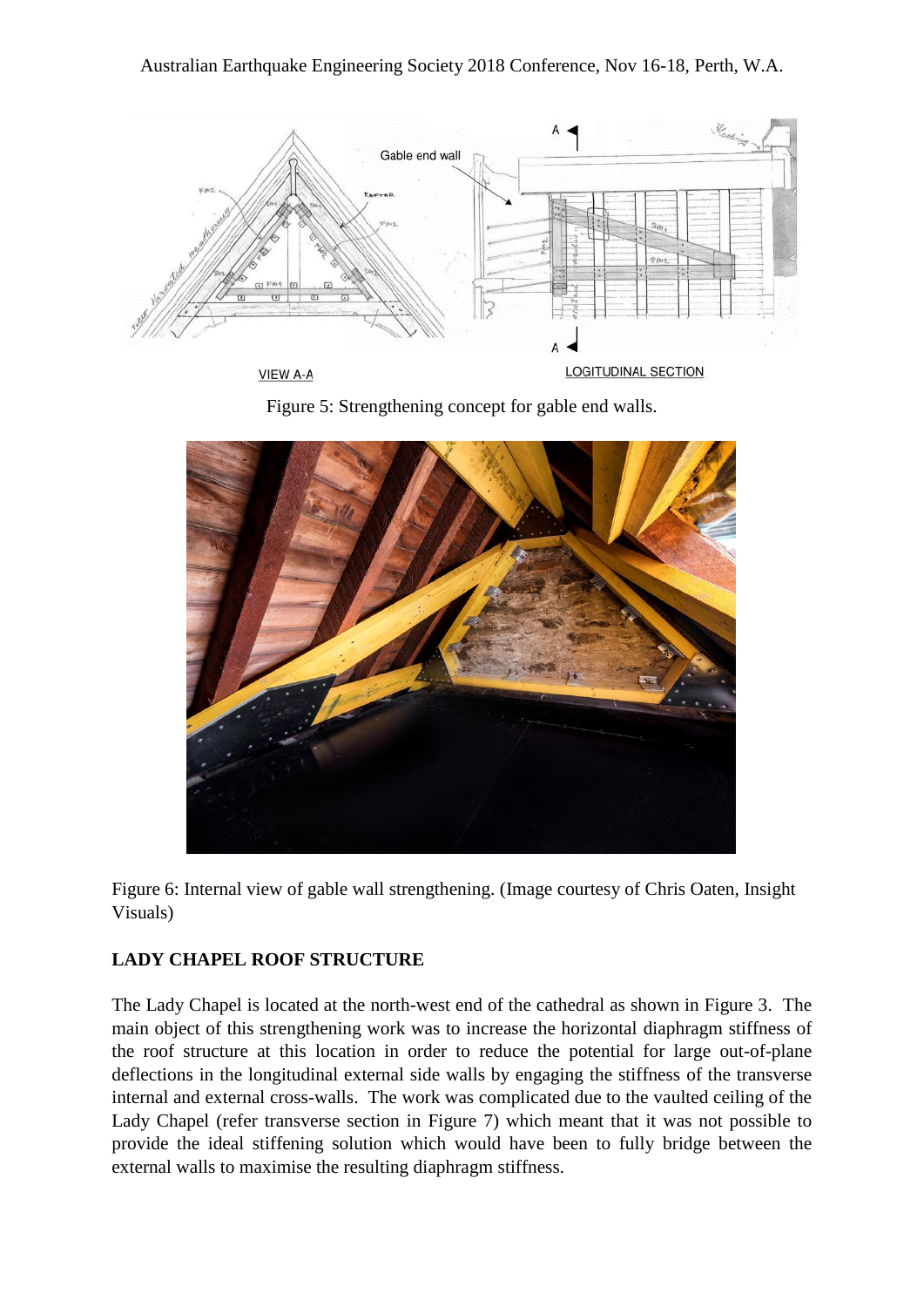As a pragmatic compromise to accommodate these limitations, a series of timber diagonal braces were installed at the upper level above the arched ceiling as shown in Figures 7 and 8. Each brace spanned across individual vertical roof 'rafter trusses' to increase the horizontal stiffness of the overall roof diaphragm through horizontal truss action. Vertical timber struts were also installed to deal with the vertical component of force generated from the inclination of the remedial bracing with respect to the horizontal plane. This solution meant that the retrofit remained concealed within the roof space thus providing no visible impact outside of the ceiling space.



Figure 7: Scheme for stiffening of the Lady Chapel roof diaphragm.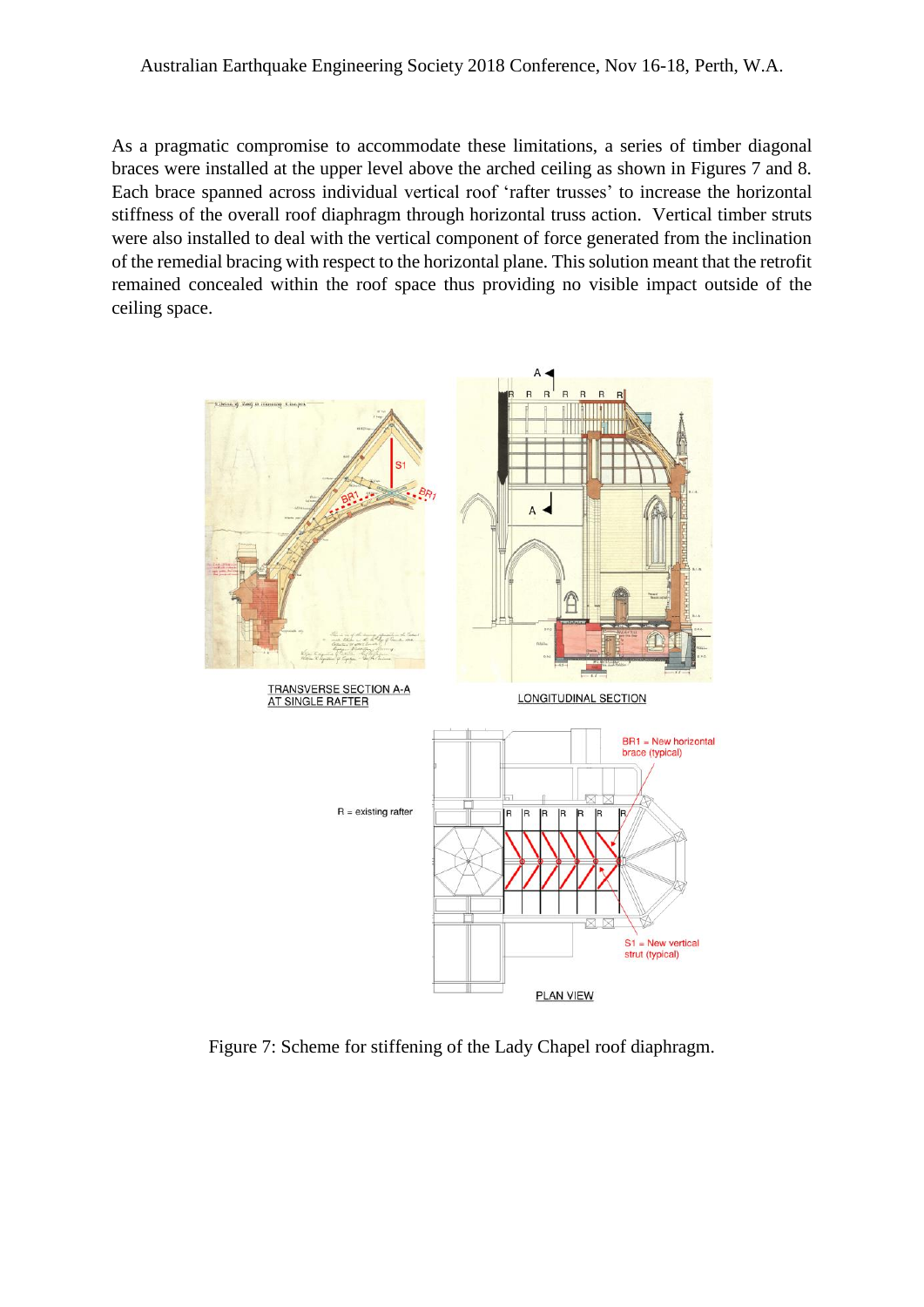

(a) Diagonal braces (b) vertical struts Figure 8: Lady Chapel roof strengthening details. (Image courtesy of Chris Oaten, Insight Visuals)